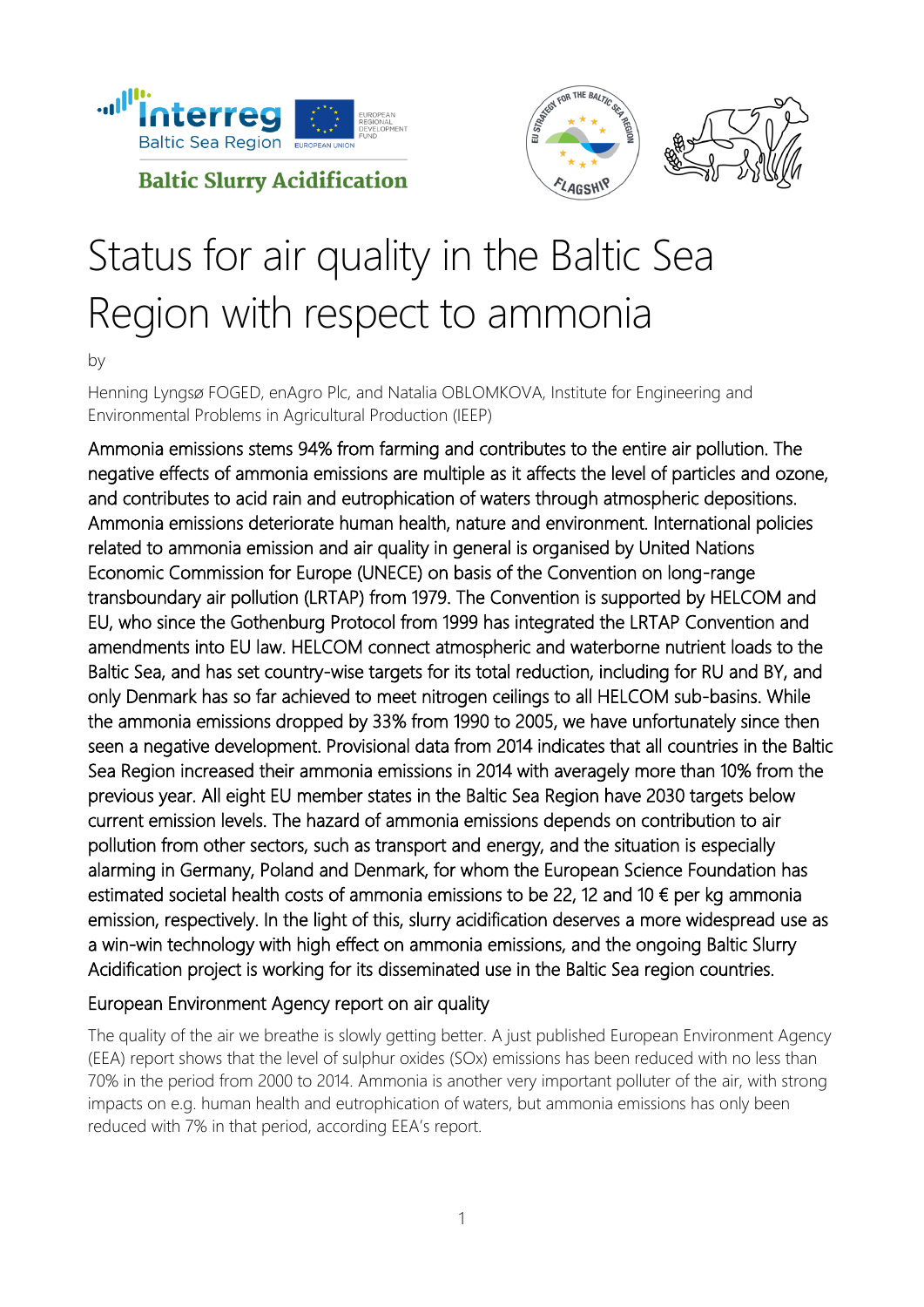



### Ammonia and SOx emission sources and costs

Sulphuric oxides, especially sulphur dioxide (SO2), stems mainly from combustion and the major sources includes heat and power plants. SOx is unwanted because it in moist air contribute to the formation of sulfuric acid, which falls down with the precipitation and represents a thread against biotopes for flora and fauna. While SOx is a polluter of the air, its main constituent, sulphur (S) is in the same time one of the five most important crop nutrients. The current much reduced SOx emissions has made fertilising of crops with sulphur essential for the harvest yields, crop productivity and economic returns of crop farming, compared to the situation 30-40 years ago, where even crops with a high S need received sufficient amounts of S through atmospheric deposition. S fertilisers costs typically around 1 € per kg pure nutrient.

Similarly, ammonia is a strong and unwanted polluter while in the same time its main constituent, nitrogen (N), is the most important macronutrient for crops. NH3 contributes to acid deposition and eutrophication. The subsequent impacts of acid deposition can be significant, including adverse effects on aquatic ecosystems in rivers and lakes, and damage to forests, crops and other vegetation. Eutrophication can lead to severe reductions in water quality with subsequent impacts including decreased biodiversity, changes in species composition and dominance, and toxicity effects. NH3 also contributes to the formation of secondary particulate aerosols, an important air pollutant due to its adverse impacts on human health. It has been estimated (European Science Foundation, 2011) that the social health costs of ammonia emissions are 2-22 € per kg N for the countries in the Baltic Sea region, highest for Germany with 22 €/kg and lowest for Estonia with 2 €/kg. Similarly, EEA (2016) has estimated premature deaths associated with the 2013 levels of air pollution with PM2.5 (particulate matter with a diameter of 2.5 micrometres (μm)), NO2 and O3, which for instance in Poland's case is 51,030 premature deaths.



*Figure 1: Manure handling at livestock farms is one of the main sources of ammonia emissions, and it can be divided into emissions from stables, manure storages and field spreading. Farms that respects good agricultural practices will normally loose about half of the nitrogen – in this example 75 of 128 kg N per cow, mainly due to ammonia emissions. This is far from circular economy, and it represents a big economic loss and a high environmental burden.*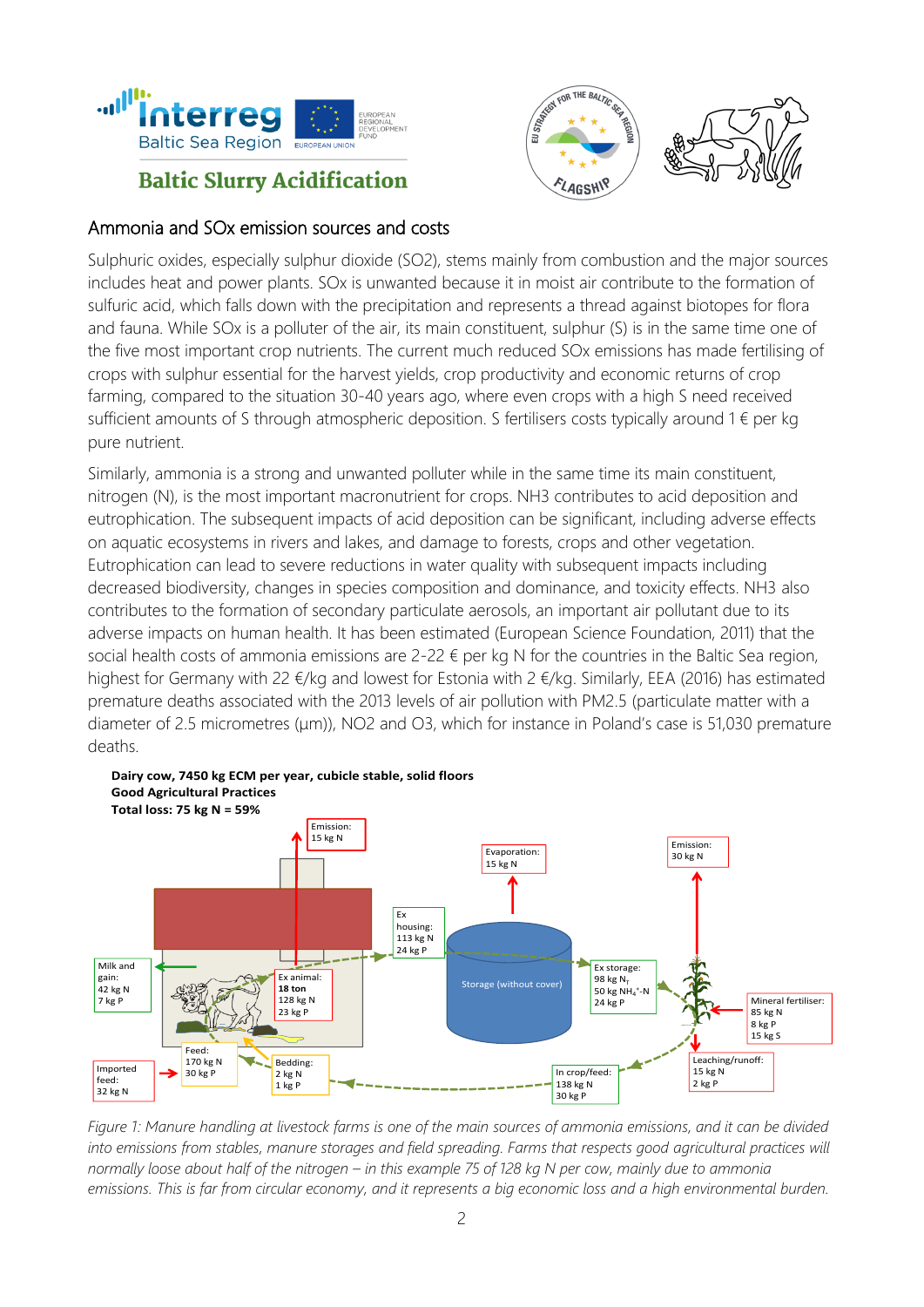



#### Political initiatives

Having recognised the harmful effects of air pollution and acid rain, 32 countries in the Pan-European region, signed the "1979 Convention on long-range transboundary air pollution" (LRTAP), which entered into force in 1983. All eight EU Member States in the Baltic Sea Region are now parties to the Convention after it has being ratified by the Baltic countries, latest Estonia in 2000. The effect of national commitments to the LRTAP led to a 17.9% ammonia emission reduction in EU-28 in the years 1990-95.

The 1999 Gothenburg Protocol to the LRTAP was ratified by the European Union on behalf of its Member States, who in 2001 issued the National Emission Ceilings Directive (NEC Directive), which strengthened the importance of the issue due to more direct possibilities for enforcement of the politically decided targets. Following this, the ammonia emission reduction targets for EU Member States has since 1999 been coordinated under the LRTAP Convention. Table 1 shows the 2010, 2020 and 2030 targets for ammonia emissions for the EU member states in the Baltic Sea region, as well as the actual, reported emissions for selected years.

| Country   | 1990             | 2005  | 2010           | 2013             | $2014*$ |                          | 2020    |                                                                                  | 2030    | Utilised                       | 2030                     |
|-----------|------------------|-------|----------------|------------------|---------|--------------------------|---------|----------------------------------------------------------------------------------|---------|--------------------------------|--------------------------|
|           | Actual emissions |       | Target         | Actual emissions |         |                          |         | Reduction commitments (% reduction<br>compared to 2005) and targets<br>(kiloton) |         | Agricultu<br>ral Area<br>(UAA) | Target                   |
|           | Kiloton          |       |                |                  |         | %                        | Kiloton | %                                                                                | Kiloton | 1,000 ha                       | Kg per ha<br><b>UAA</b>  |
| DA        | 124              | 83    | 69             | 71               | 73      | $-24$                    | 63      | $-24$                                                                            | 63      | 2.646,9                        | 23,83                    |
| DE        | 761              | 573   | 550            | 633              | 740     | $-5$                     | 544     | $-29$                                                                            | 407     | 16.704,0                       | 24,36                    |
| EE        | 25               | 10    |                | 11               | 13      | $-1$                     | 10      | $-1$                                                                             | 10      | 940,9                          | 10,31                    |
| FI        | 35               | 39    | 31             | 34               | 37      | $-20$                    | 31      | $-20$                                                                            | 31      | 2.291,0                        | 13,62                    |
| LV        | 38               | 16    | $\overline{a}$ | 11               | 17      | $-1$                     | 16      | $-1$                                                                             | 16      | 1.796,3                        | 8,82                     |
| LT        | 97               | 39    |                | 38               | 41      | $-10$                    | 35      | $-10$                                                                            | 35      | 2.742,6                        | 12,80                    |
| PL        | 490              | 270   | $\overline{a}$ | 259              | 263     | $-1$                     | 267     | $-17$                                                                            | 224     | 14.447,3                       | 15,51                    |
| SE        | 49               | 55    | 57             | 45               | 54      | $-15$                    | 47      | $-17$                                                                            | 46      | 3.066,3                        | 14,89                    |
| Total, Kt | 1,619            | 1,085 | 707            | 1,101            | 1,227   | $\overline{\phantom{0}}$ | 1,013   |                                                                                  | 832     |                                | $\overline{\phantom{a}}$ |
| Total, %  | 100              | 67    |                | 68               | 76      |                          | 63      |                                                                                  | 51      |                                |                          |

*Table 1: Figures on actual ammonia emissions in the years 1990, 2005, 2013 and 2014, and policy targets for the years 2010, 2020 and 2030 for the eight EU Member States in the Baltic Sea Region. The table also shows the 2030 targets, re-calculated into kg ammonia emission per ha Utilised Agricultural Area. (Various sources.)*

#### *\* Provisional*

It is seen form the table that actual ammonia emissions in 2014 for DK, DE and FI exceeds their defined NEC Directive and LRTAP Gothenburg Protocol targets for 2010. For DE, the excess is 35%! Ammonia emissions were for all eight Baltic Sea Region countries reduced with 24% from 1990 to 2014. It is worrying that the development on ammonia emissions are going in the wrong direction, evaluated on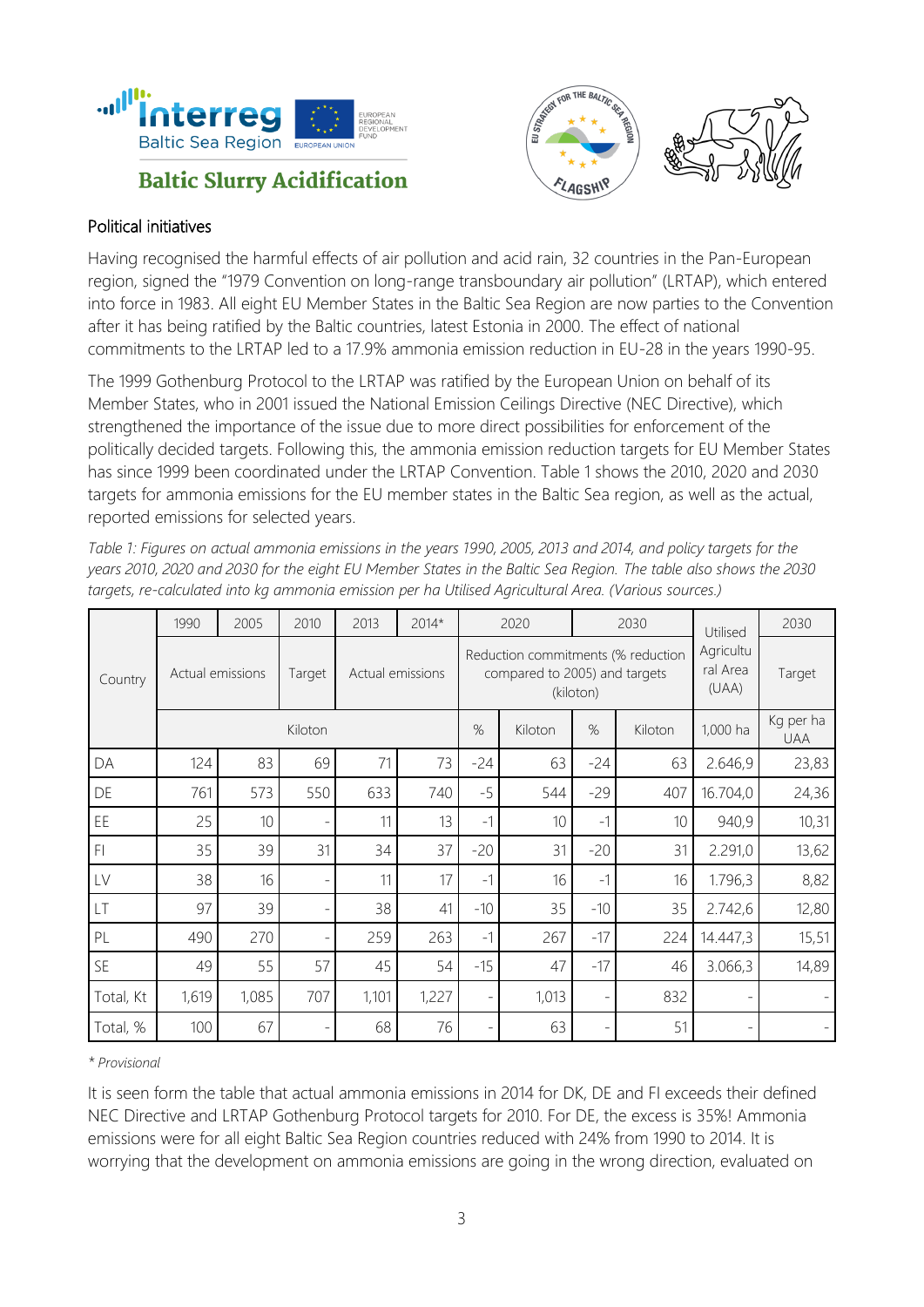



basis of the latest available, provisional data from 2014, which shows higher ammonia emissions for all eight countries, compared to 2013.

LRTAP decided on its thirtieth session in 2012 to adopt historic amendments to the Convention's 1999 Gothenburg Protocol and include national emission reduction commitments for 2020, which are seen in Table 1.

The latest development is that EU has issued a new Directive on the reduction of national emissions of certain atmospheric pollutants (2016/2284/EC), which came into force by 31 December 2016. The directive will replace the NEC Directive, which is repealed by 1 July 2018. The new Directive holds EU Member State commitments for ammonia emission by 2030 - see Table 1. Only three Baltic Sea Region countries, namely PL, DE and SE has committed themselves to higher 2030 targets than those that are valid for 2020.

It is clear from Table 1 that Germany has the most ambitious 2030 targets, while in the same time is being the country that currently is most behind its target for ammonia emission reduction.

Table 1 is also holding columns that shows the 2030 ammonia emission reduction targets in terms of kg ammonia per ha Utilised Agricultural Area. The calculated targets per ha UAA shows that while DE and DK percent-wise has committed themselves to the largest ammonia emission reductions, the emissions would anyway be substantially higher than for most of the other countries. It is natural that countries have different targets for ammonia emissions, because the severity of adverse impacts are dependent on factor like climatic conditions.

However, the situation is that only one country, namely Poland already has reached its 2020 target for ammonia emission, while all eight EU member states in the Baltic Sea Region have 2030 targets below current emission levels.

#### The role and efforts of HELCOM

Aiming to have a Baltic Sea unaffected by eutrophication, HELCOM Contracting Parties – Denmark, Estonia, the European Union, Finland, Germany, Latvia, Lithuania, Poland, Russia and Sweden, agreed in 2007 within the Baltic Sea Action Plan on applying a Nutrient Reduction Scheme. HELCOM Nutrient Reduction Scheme is a regional approach to sharing the burden of nutrient reductions to achieve good environmental status the of the Baltic Sea. It was estimated in 2007 that for achieving this goal, the maximum allowable annual nutrient pollution inputs (MAI) into the Baltic Sea would be 21,000 tonnes of phosphorus and about 600,000 tonnes of nitrogen. Annual reductions of some 15,000 tonnes of phosphorus and 135,000 tonnes of nitrogen would be required to achieve the plan's crucial "clear water" objective. In 2013, the HELCOM Copenhagen Ministerial Meeting adopted the revised HELCOM nutrient reduction scheme.

One of the main components of the nutrient reduction scheme is the Country-Allocated Reduction Targets (CART), indicating the target for HELCOM countries' reduction of atmospheric and waterborne nutrient inputs of total nitrogen and phosphorous, compared to a reference period from 1997 to 2003. The 2013 HELCOM Ministerial Meeting also stressed that the achievement of good environmental status for the Baltic Sea also relies on additional reduction efforts by non-Contracting Parties.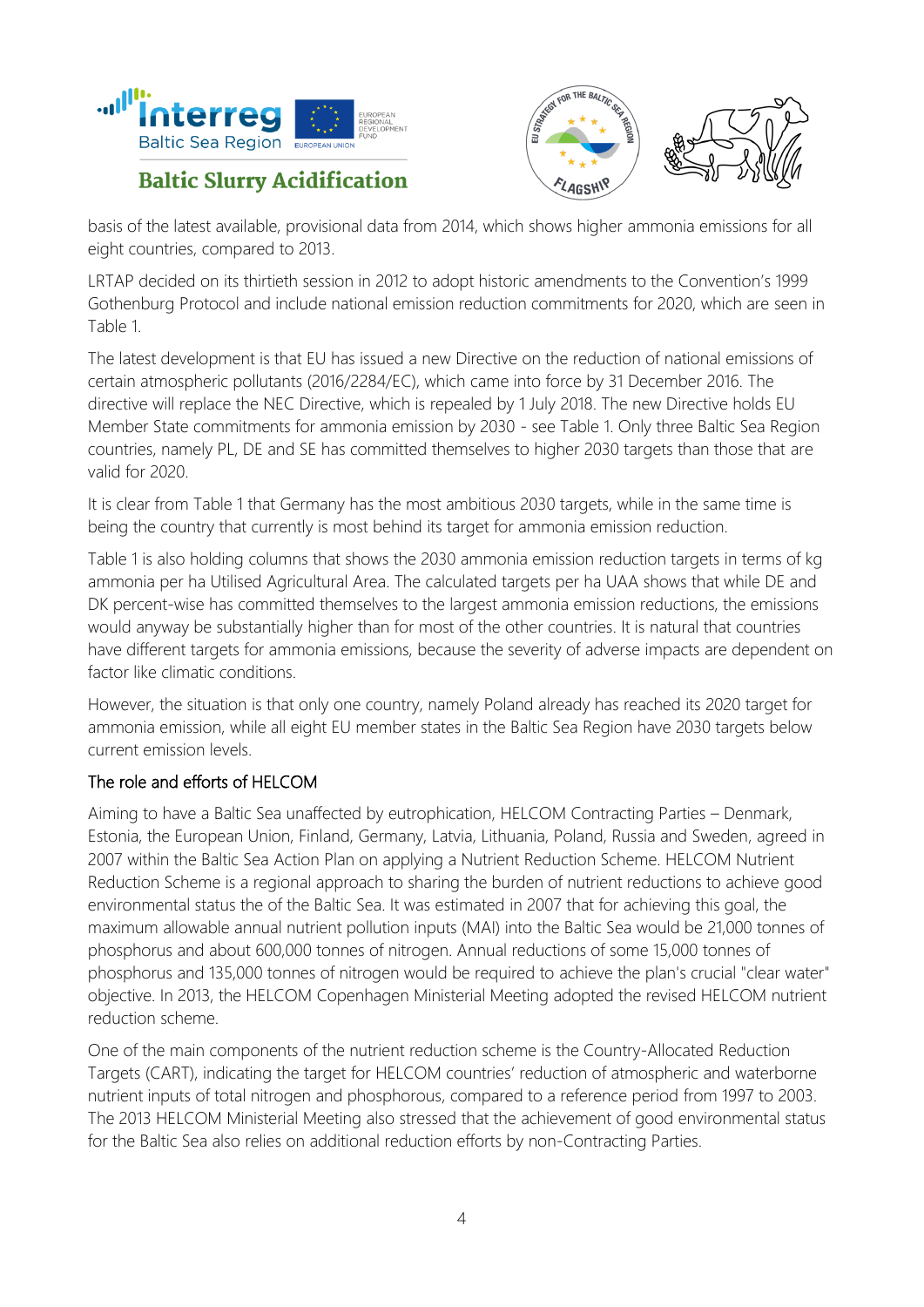



*Table 2: 2007 and 2013 CARTs on nitrogen for HELCOM and non-HELCOM countries, as well as progress towards CARTs for 2012.*

|                                                 | 2007  | 2013                                         | 2012                                                                                                |                                                                                                     |  |  |  |
|-------------------------------------------------|-------|----------------------------------------------|-----------------------------------------------------------------------------------------------------|-----------------------------------------------------------------------------------------------------|--|--|--|
| Country                                         |       | Country-Allocated<br>Reduction Targets, Kt/a | Extra reduction (total input)<br>compared to targets for Baltic<br>Sea basins since 1997-2003, Kt/a | Missing reduction (total input)<br>to fulfil targets for Baltic Sea<br>basins since 1997-2003, Kt/a |  |  |  |
| DA                                              | 17.21 | 2.89                                         | 16.86                                                                                               | $\overline{0}$                                                                                      |  |  |  |
| DE                                              | 5.6   | $7.17 + 0.5*$                                | 6.18                                                                                                | 2.66                                                                                                |  |  |  |
| EE                                              | 0.9   | 1.8                                          | 0.2                                                                                                 | 2.42                                                                                                |  |  |  |
| F <sub>1</sub>                                  | 1.2   | $2.43 + 0.6*$                                | 0.29                                                                                                | 7.66                                                                                                |  |  |  |
| LV                                              | 2.56  | 1.67                                         | 0.001                                                                                               | 9.83                                                                                                |  |  |  |
| LT                                              | 11.7  | 8.97                                         | 0.02                                                                                                | 15.66                                                                                               |  |  |  |
| PL                                              | 62.4  | 43.61**                                      | 1.24                                                                                                | 23.78                                                                                               |  |  |  |
| SE                                              | 20.78 | 9.24                                         | 9.64                                                                                                | 2.77                                                                                                |  |  |  |
| <b>RU</b>                                       | 6.97  | 10.380*                                      | $\Omega$                                                                                            | 14.86                                                                                               |  |  |  |
| Transboundary<br>Common pool*<br>(including BY) | 3.78  | 3.32<br>1.98                                 | 0<br>0                                                                                              | 2.65<br>1.85                                                                                        |  |  |  |

*\* Reduction requirements stemming from* 

*- German contribution to the river Odra inputs, based on ongoing modelling approaches with MONERIS;*

*- Finnish contribution to inputs from river Neva catchment (via Vuoksi river);*

*- these figures include Russian contribution to inputs through Daugava, Nemunas and Pregol*

*\*\* At this point in time Poland accepts the Polish Country Allocated Reduction Targets as indicative due to the ongoing national consultations, and confirms their efforts to finalize these consultations as soon as possible*

The updated CART (2013) are calculated for waterborne and airborne inputs of nitrogen and for countries and specific sub-basins. That is why it might be extra reduction for one basin which cannot be directly accounted within progress for the whole country due to missing reduction to another basin. Moreover, there are no strict amount which should be reduced via air or via water, and the country can decide how to reduce the total load.

Per the latest results of HELCOM assessments (Table 2) the following conclusions can be made:

- Denmark fulfilled nitrogen ceilings to all HELCOM sub-basins
- Germany and Sweden met their nitrogen CART's to all HELCOM basins except to the Baltic Proper
- Russia and Belarus exceeded their maximum allowable inputs to all sub-basins
- Finland increased its nitrogen inputs to Bothnian Bay.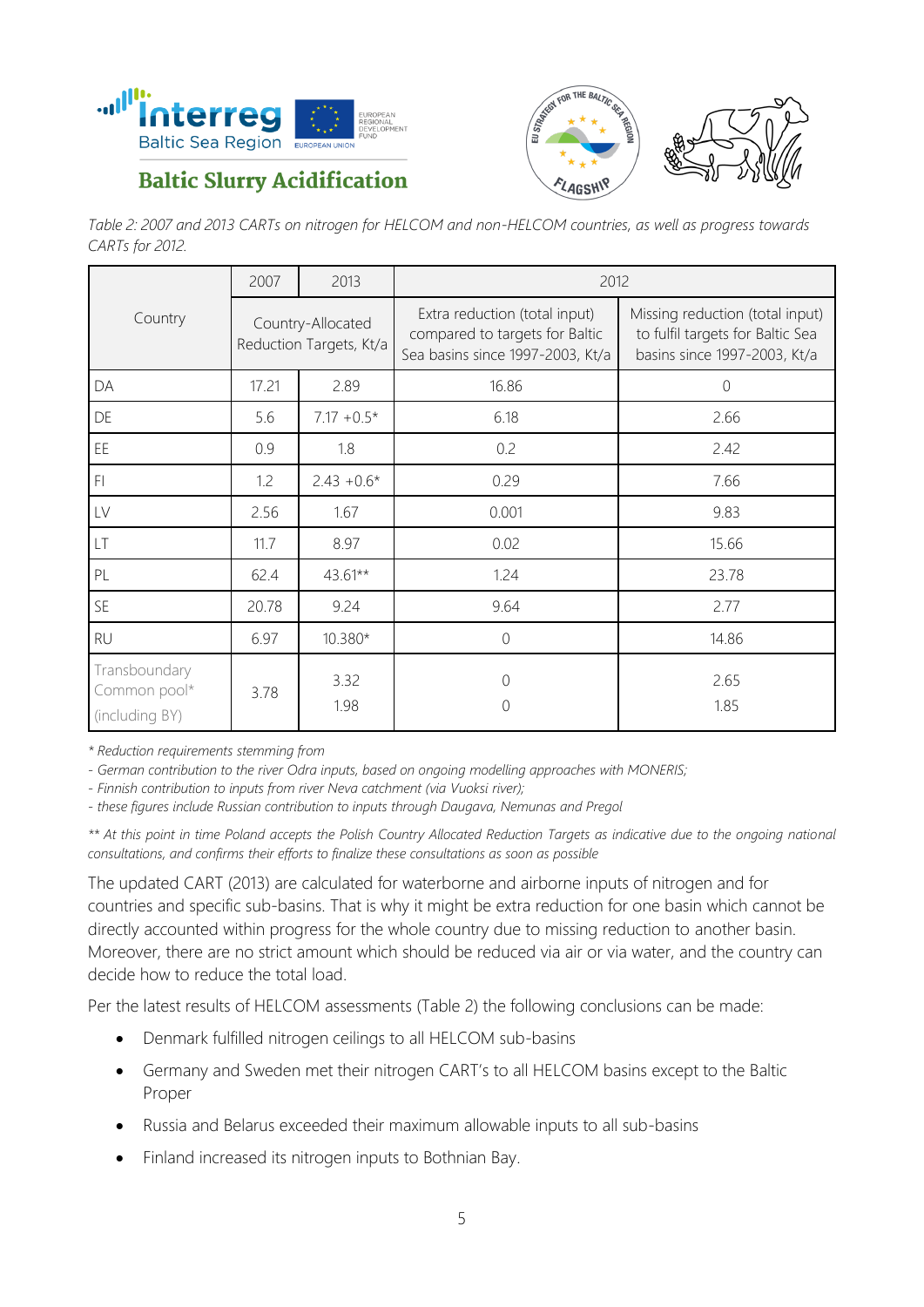



#### Measures to implement the policies

It is a national decision, how the political commitments to ammonia emission reductions shall be reached. However, it is given that national legislation to implement the Industrial Emissions Directive (2010/75/EU) has a large role concerning limitation of ammonia emissions from farming. The Directive explicitly requires EU Member States to take measures to reduce ammonia emissions on livestock holdings that have at least 40,000 places for poultry, 2,000 places for production of pigs (over 30 kg) or 750 places for sows. Joint Research Centre is coordinating the identification and description of Best Available Techniques for reduction of the ammonia emissions. Also, the Nitrates Directive (91/676/EEC) aims to protect water quality across Europe by preventing nitrates from agricultural sources polluting ground and surface waters and by promoting the use of good farming practices.

#### Slurry acidification

For reach of policy goals, a priority is always to employ cost-effective measures without trade-offs, i.e. that do not have negative side effects elsewhere, but on the contrary, are sustainable from an entire value chain perspective and as well accepted by the industry. Slurry acidification is among such instruments. By bringing pH a bit down in the slurry, from a typical level above pH 7.0 to about 6.4 via slurry acidification, it is secured that almost all ammonia is on ammonium salt form that does not evaporate. By doing the acidification with sulphuric acid is achieved that the ammonia nitrogen content in the manure is avoided from slipping away as ammonia emissions while the slurry in the same time is enriched with sulphur, generally making it a better and more valuable fertiliser for the crops.



*Picture 1: Slurry acidification technologies comprise in-field, in-house, and in-storage technologies.*

Slurry acidification techniques (SATs) comprise in-house, in-storage and in-field slurry acidification. It is especially used in Denmark, where it is officially recognised to reduce the ammonia emissions from slurry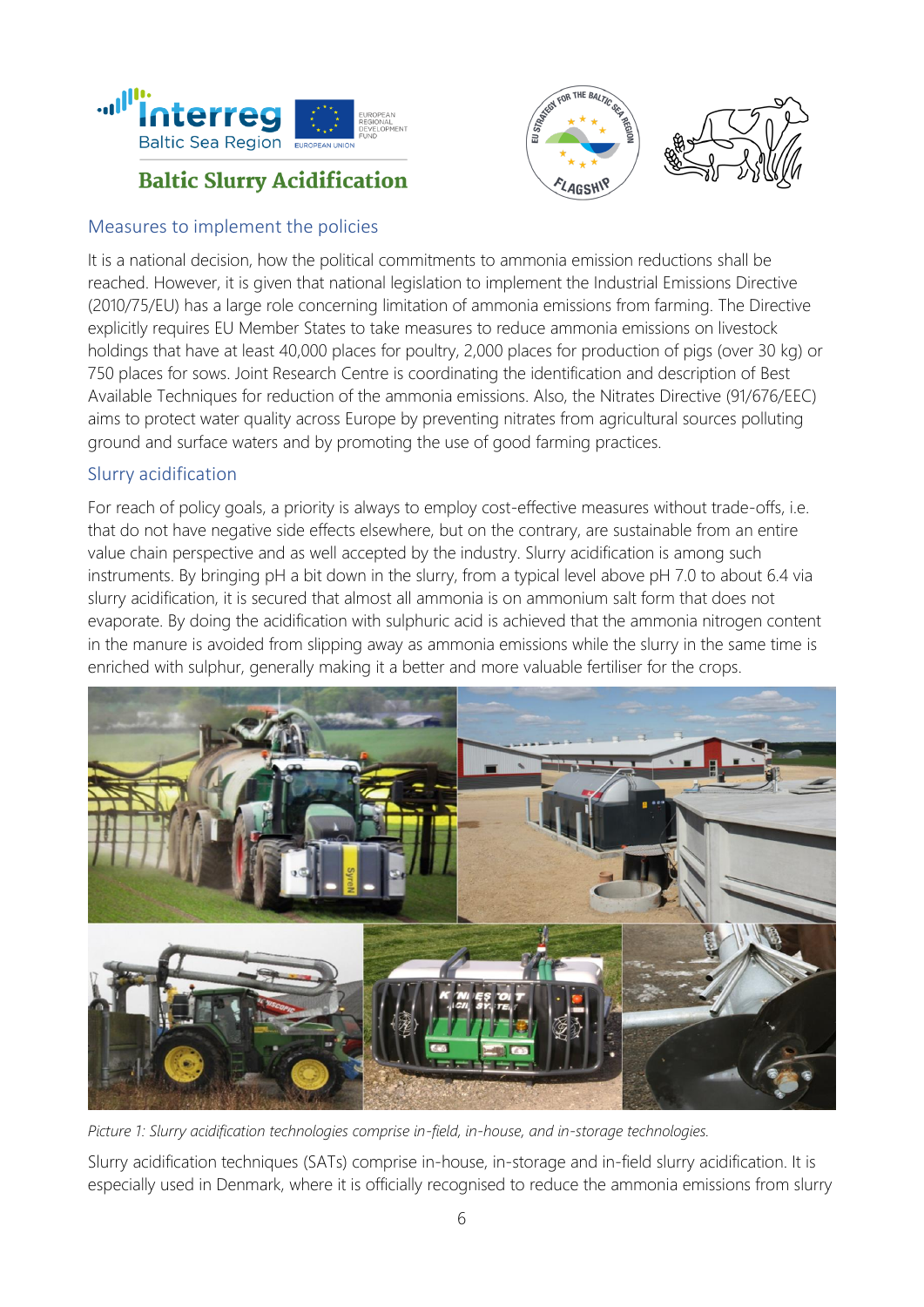



with 40-70%. Slurry acidification gives benefits to farms via the higher content of nitrogen and sulphur in the treated slurry and is in that way different from most agro-environmental technologies that alone means extra costs for the farms.

Baltic Slurry Acidification is a large project with a multiple governance partnership, representing 17 organisations, farms, authorities and businesses from all EU Member States in the Region, as well as partners from Belarus and Russia, which has joined the project in 2017. The project is co-funded by Interreg Baltic, and has due to its role in relation to the EU Strategy for the Baltic Sea Region (EUSBSR) achieved Flagship project status. The project aims to promote the implementation of slurry acidification techniques throughout the Baltic Sea Region.

#### References

- Directive 2010/75/EU of the European Parliament and of the Council of 24 November 2010 on industrial emissions (integrated pollution prevention and control). [http://eur-lex.europa.eu/legal](http://eur-lex.europa.eu/legal-content/EN/TXT/?uri=CELEX:32010L0075)[content/EN/TXT/?uri=CELEX:32010L0075](http://eur-lex.europa.eu/legal-content/EN/TXT/?uri=CELEX:32010L0075)
- Directive (EU) 2016/2284 of the European Parliament and of the Council of 14 December 2016 on the reduction of national emissions of certain atmospheric pollutants, amending Directive 2003/35/EC and repealing Directive 2001/81/EC (Text with EEA relevance). [http://eur](http://eur-lex.europa.eu/legal-content/EN/TXT/?uri=uriserv:OJ.L_.2016.344.01.0001.01.ENG&toc=OJ:L:2016:344:TOC)[lex.europa.eu/legal-](http://eur-lex.europa.eu/legal-content/EN/TXT/?uri=uriserv:OJ.L_.2016.344.01.0001.01.ENG&toc=OJ:L:2016:344:TOC)

[content/EN/TXT/?uri=uriserv:OJ.L\\_.2016.344.01.0001.01.ENG&toc=OJ:L:2016:344:TOC](http://eur-lex.europa.eu/legal-content/EN/TXT/?uri=uriserv:OJ.L_.2016.344.01.0001.01.ENG&toc=OJ:L:2016:344:TOC)

- European Commission, Joint Research Centre. 2015. Best Available Techniques (BAT) Reference Document for the Intensive Rearing of Poultry or Pigs (BREF). Final Draft. [http://eippcb.jrc.ec.europa.eu/reference/BREF/IRPP\\_Final\\_Draft\\_082015\\_bw.pdf](http://eippcb.jrc.ec.europa.eu/reference/BREF/IRPP_Final_Draft_082015_bw.pdf)
- European Environment Agency. 2016. Air quality in Europe 2016 report. EEA Report No 28/2016.<http://www.eea.europa.eu/publications/air-quality-in-europe-2016>
- Eurostat. 2016. Agriculture ammonia emission statistics. [http://ec.europa.eu/eurostat/statistics](http://ec.europa.eu/eurostat/statistics-explained/index.php/Agriculture_-_ammonia_emission_statistics)explained/index.php/Agriculture - ammonia emission statistics.
- European Science Foundation. 2011. The European Nitrogen Assessment. Cambridge University. <http://www.nine-esf.org/node/342/index.html>
- HELCOM. 2016. Nitrogen emissions to the air in the Baltic Sea area. [http://www.helcom.fi/baltic](http://www.helcom.fi/baltic-sea-trends/environment-fact-sheets/eutrophication/nitrogen-emissions-to-the-air-in-the-baltic-sea-area)[sea-trends/environment-fact-sheets/eutrophication/nitrogen-emissions-to-the-air-in-the-baltic](http://www.helcom.fi/baltic-sea-trends/environment-fact-sheets/eutrophication/nitrogen-emissions-to-the-air-in-the-baltic-sea-area)[sea-area](http://www.helcom.fi/baltic-sea-trends/environment-fact-sheets/eutrophication/nitrogen-emissions-to-the-air-in-the-baltic-sea-area)
- HELCOM Baltic Sea Action Plan 2007. [http://www.helcom.fi/Documents/Baltic%20sea%20action%20plan/BSAP\\_Final.pdf](http://www.helcom.fi/Documents/Baltic%20sea%20action%20plan/BSAP_Final.pdf)
- HELCOM Copenhagen Ministerial Declaration (3 October 2013, Copenhagen, Denmark). [http://www.helcom.fi/Documents/Ministerial2013/Ministerial%20declaration/2013%20Copenhage](http://www.helcom.fi/Documents/Ministerial2013/Ministerial%20declaration/2013%20Copenhagen%20Ministerial%20Declaration%20w%20cover.pdf) [n%20Ministerial%20Declaration%20w%20cover.pdf](http://www.helcom.fi/Documents/Ministerial2013/Ministerial%20declaration/2013%20Copenhagen%20Ministerial%20Declaration%20w%20cover.pdf)
- How much is left to reach the HELCOM nutrient reduction targets set for a clean Baltic Sea? [http://www.helcom.fi/baltic-sea-action-plan/nutrient-reduction-scheme/progress-towards](http://www.helcom.fi/baltic-sea-action-plan/nutrient-reduction-scheme/progress-towards-country-wise-allocated-reduction-targets/key-message/)[country-wise-allocated-reduction-targets/key-message/](http://www.helcom.fi/baltic-sea-action-plan/nutrient-reduction-scheme/progress-towards-country-wise-allocated-reduction-targets/key-message/)